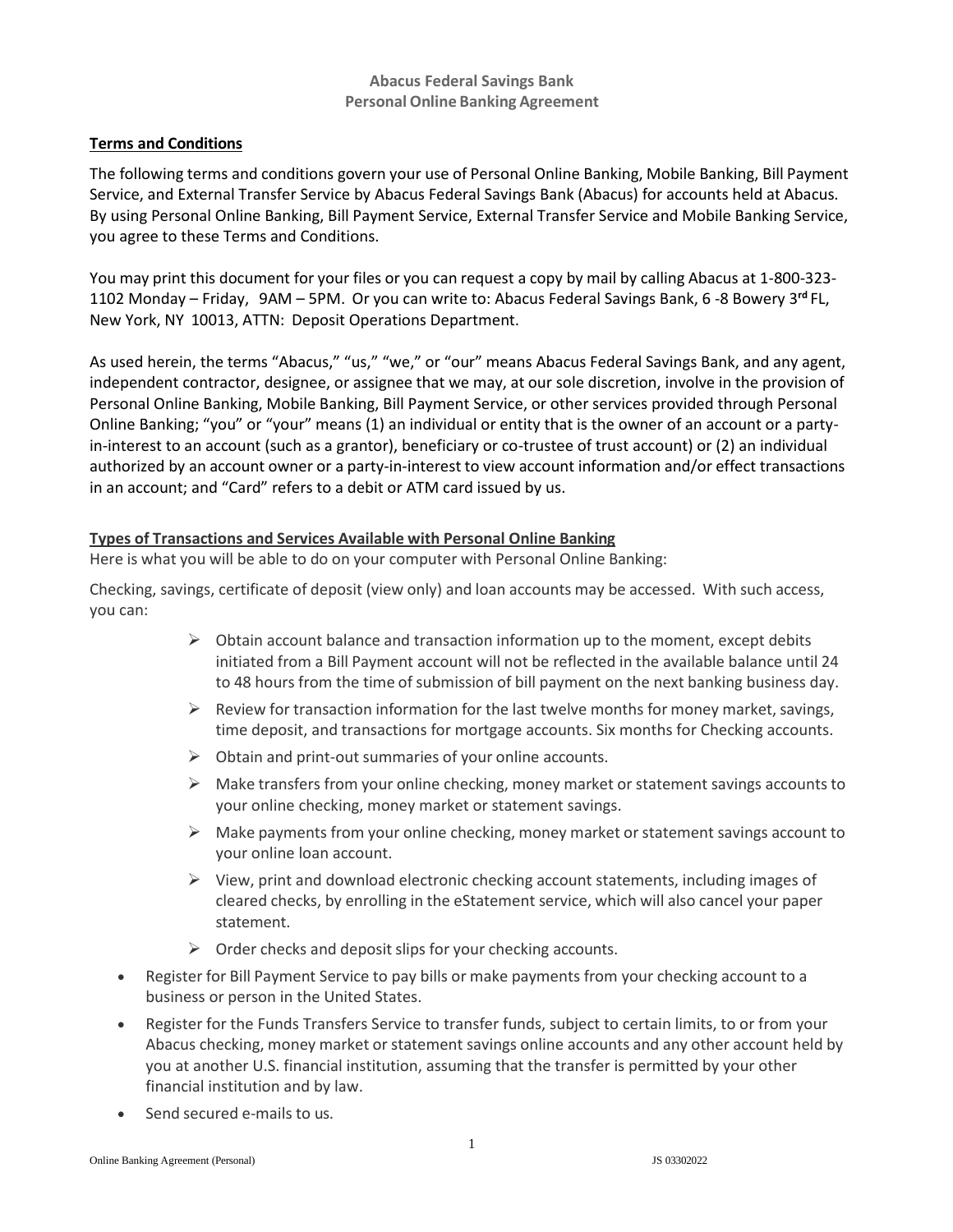- Submit requests for stop payment on checks, address change, copy of checks, and issuance of debit cards.
- Access information on Abacus products and services.
- Open new accounts of you have an active Abacus account.
- Download transaction information by following the online instructions accessible through the "Export" menu selection under "Manage My Money."
- Debit Card Limit: The ability to temporarily increase their POS debit card limit up to a maximum additional amount of \$500. The User can also deactivate his/her debit card (once it has been issued) to help manage usage of such card.

New services may be introduced for Personal Online Banking from time to time. The Bank will notify you of the existence of these new services. By using these services when they become available, you agree to be bound by the rules that will be made available to you concerning these services.

## **Account Access**

Access information about the following types of Accounts:

- Checking Accounts
- Savings Accounts
- Certificate of Deposit Accounts (CDs) View Only
- Mortgages
- Home Equity

## **Accounts Not Eligible for Access**

You will not have access to Accounts with the following characteristics:

- Any account that requires two or more signatures.
- Any account in the name of a child under 18 years of age.

### **Persons Who Can Access Your Accounts**

Any person you have authorized to access your Personal Online Banking Account is authorized to:

- Accept these Terms and Conditions, as amended from time to time.
- Access each eligible Account of yours in any manner and for any purpose available through Personal Online Banking, whether now available or available at some time in the future.

You understand that we will not give you automatic access to any eligible Account opened at a future date and that you will have to request access for this Account by notifying Abacus Bank by Mail or in writing.

### **Removal of Account Access**

You may remove access to any Account by notifying Abacus Bank in writing via mail, in person or by secure email.

### **Passwords and Initial Log-In Procedures**

To protect your accounts from unauthorized access, when you login to Online Banking for the first time, you will be asked to register your email address and phone number. Additionally, you will be asked to select the contact methods (email, voice or text) to receive your on-time passcode for a computer/device not previously registered." The Bank reserves the right to make adjustments to these initial log-in procedures, from time to time, as circumstances warrant.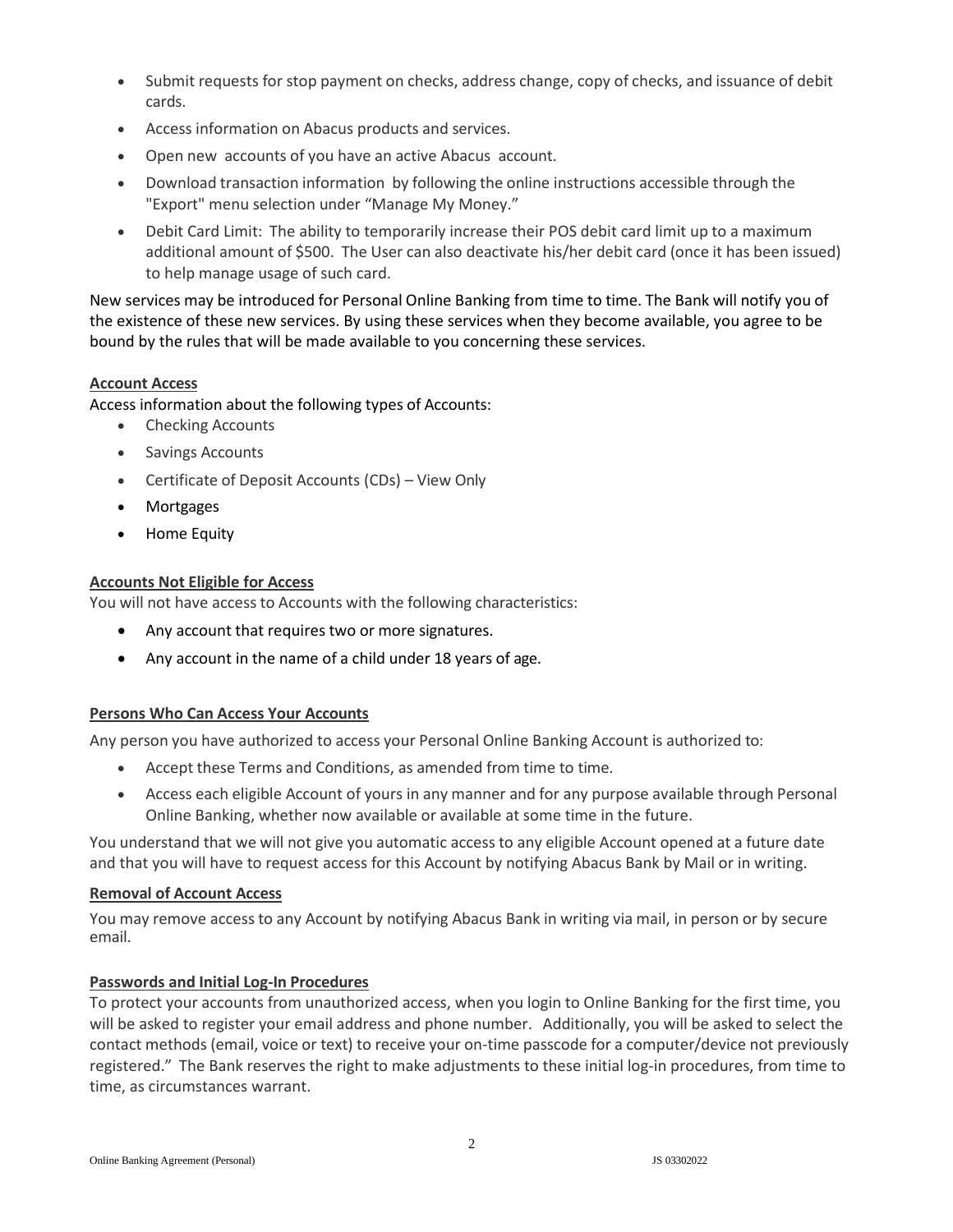Your Customer ID and Password are used to identify you when accessing Personal Online Banking. Your Customer ID and Password act as your signature.

You can change your Customer ID and Password at any time. The Customer ID and Password assures that only you, or someone to whom you give your Customer ID and Password, can access your Personal Online Banking Account.

To prevent unauthorized access to your Accounts and to prevent unauthorized use of Personal Online Banking, you agree to protect and keep confidential your Card number, Account number, PIN, Customer ID, Password, or other means of accessing your Personal Online Banking Accounts. For your protection, you should memorize your Customer ID and Password and not keep any notation of your Customer ID or Password on or with your computer.

You agree not to give your Personal Online Banking Customer ID, Password, Card number, Account Number, or PIN to anyone. If you do, you will be responsible for any money withdrawn or transferred from your Accounts, including any amount available on your overdraft protection credit line, or any harm that arises from obtaining your personal information, when such person uses your Customer ID, Password, Card number, Account number, or PIN.

You also agree to not use the Microsoft AutoComplete function under Windows Explorer, or similar function, to store your Customer ID or Password on any computer you access Personal Online Banking Account. If you do, you will be responsible for any money withdrawn or transferred from your Accounts, including any amount available on your overdraft protection credit line, or other harm that arises from obtaining your personal information, when a person uses your Customer ID and Password on that computer.

If you believe someone may attempt to use or has accessed your Personal Online Banking Accounts without your permission, you agree to immediately notify us at 1-800-323-1102.

If any of your Accounts are joint accounts or have additional authorized signers, each owner, or authorized signer whom you wish to have access to your Personal Online Banking Account, must have their own Customer ID and Password.

You understand and agree that each owner of an Account is jointly and individually responsible for all Personal Online Banking transactions that affect that Account.

### **Limitations on Frequency of Transfers and Dollar Amounts**

You may use Personal Online Banking, Mobile Banking Service and the Bill Pay service as often as you want. Online transfers or Bill Payments must not exceed your Available Balance in the Account on the day the transfer is made. If you make Personal Online Banking transfers from your savings or money market account to another of your Accounts, those transfers are counted as telephone transfers and added to your other automatic, pre-authorized check or telephone transfers made from such Account and limited to six for each statement cycle in accordance with your account agreement. If you exceed the limitation, then we may charge you a penalty fee or require you to convert/close your savings or money market account and transfer the balance to a checking account.

#### **Internal Transfer**

You may initiate an internal transfer using the Online Banking Service, which will allow you to debit your accounts at Abacus. Once the transfer is completed, you cannot stop or reverse this transfer. For scheduled, same-day transfers, you will need to initiate the instruction on or prior to 8AM ET.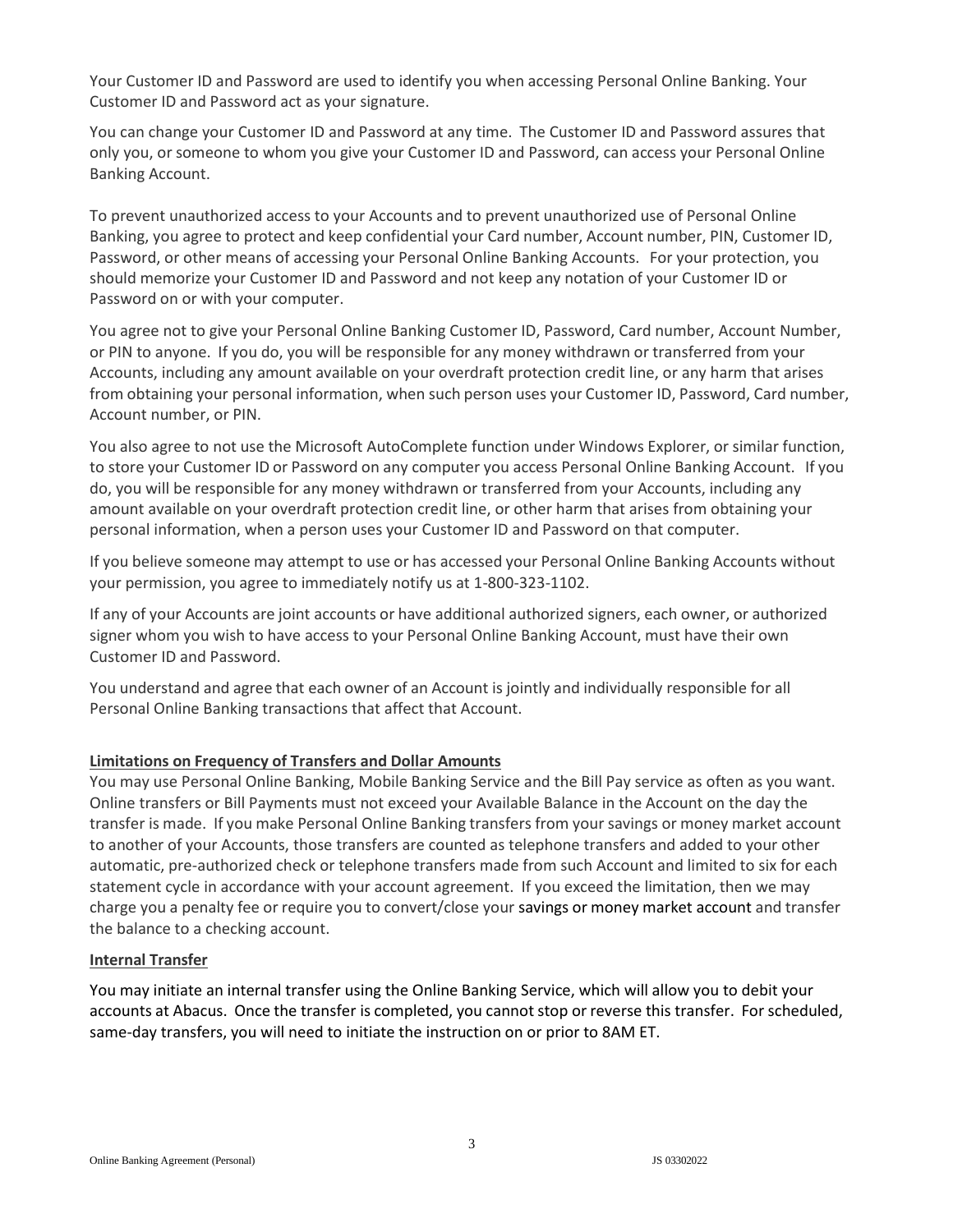Abacus may reject a transfer instruction if there are insufficient available funds in your Account or for any other reason. In the case of insufficient available funds on a future transfer, a Bank Mail notification will be sent to you.

You may cancel a future transfer by finding the transfer in 'Scheduled Transfers'. Select an account or a date range to narrow your search. Select the transfer by clicking on the date, and then you can modify or delete the transfer. A same day transfer is effective immediately and cannot be cancelled.

### **External Transfer**

External Transfer Service permits you to transfer money from your designated Personal Online Banking Account to/from your personal account(s) at other U.S. financial institutions. This service is subject to the ACH rules and regulations governing funds transfers. Transfers using this service can only be made to and from personal accounts which have the same accountholder. Once the transfer is completed you cannot stop or reverse such transfer. You cannot use this service in combination with an internal transfer. In other words, if you conduct an internal transfer of funds, such funds cannot be then immediately transferred out using the External Transfer Service, and vice versa. There are limits on the amount of money you can send or receive through our Service. Generally, your Outbound External Transfer daily limit is \$5,000 and monthly limit is \$10,000; and your Inbound External Transfer daily limit is \$2,000 and monthly limit is \$5,000. Your limits may be adjusted from time-to-time, including complete suspension or revocation of service, at our sole discretion. It may take up to 3 to 5 business days for your External Transfer to be completed.

### **Bill Payment Service**

## A. Description of Service

The Bill Payment Service permits you to use your Internet-enabled device to direct payments from your designated Personal Online Banking Account to third parties you wish to pay. Your Bill Payment Account must be a checking account.

By registering for the Bill Pay Service, you authorize Abacus and its agents to follow the payment instructions you have provided using your Personal Online Banking Account. You will provide Abacus with the names, addresses, phone numbers and account information of those persons or entities to whom you wish to make a Bill Payment. When you initiate a Bill Payment, you authorize Abacus to charge your Account on a Business Day provided in the transaction and to remit funds to the payee on your behalf electronically, provided electronic payments are permitted and accepted by the payee. If the payee does not permit and accept electronic payments, then those funds will be remitted to the payee through the use of a paper check issued by Abacus or its agent and payable to the payee. Such paper check will state that it represents a payment from you and will indicate the account number of your account with the payee.

Any payments you wish to make through this Service must be payable in U.S. dollars to a payee located in the continental United States. Abacus reserves the right to restrict types of payees to whom payments may be made using the Service from time to time. You agree not use the Bill Payment Service to make payments to settle securities purchases, payments to interest bearing accounts, tax payments, or court ordered payments. Payments for these payees will be your sole responsibility if delayed or improperly processed or credited.

Payments can be sent to payees in one of three ways: electronically, by check or by laser draft. As a number of different factors are considered to determine how the payment will be sent, we cannot tell which method of payment will be used until the payment is processed. Based on factors considered, our payment system selects the most appropriate method.

### B. Scheduling Payments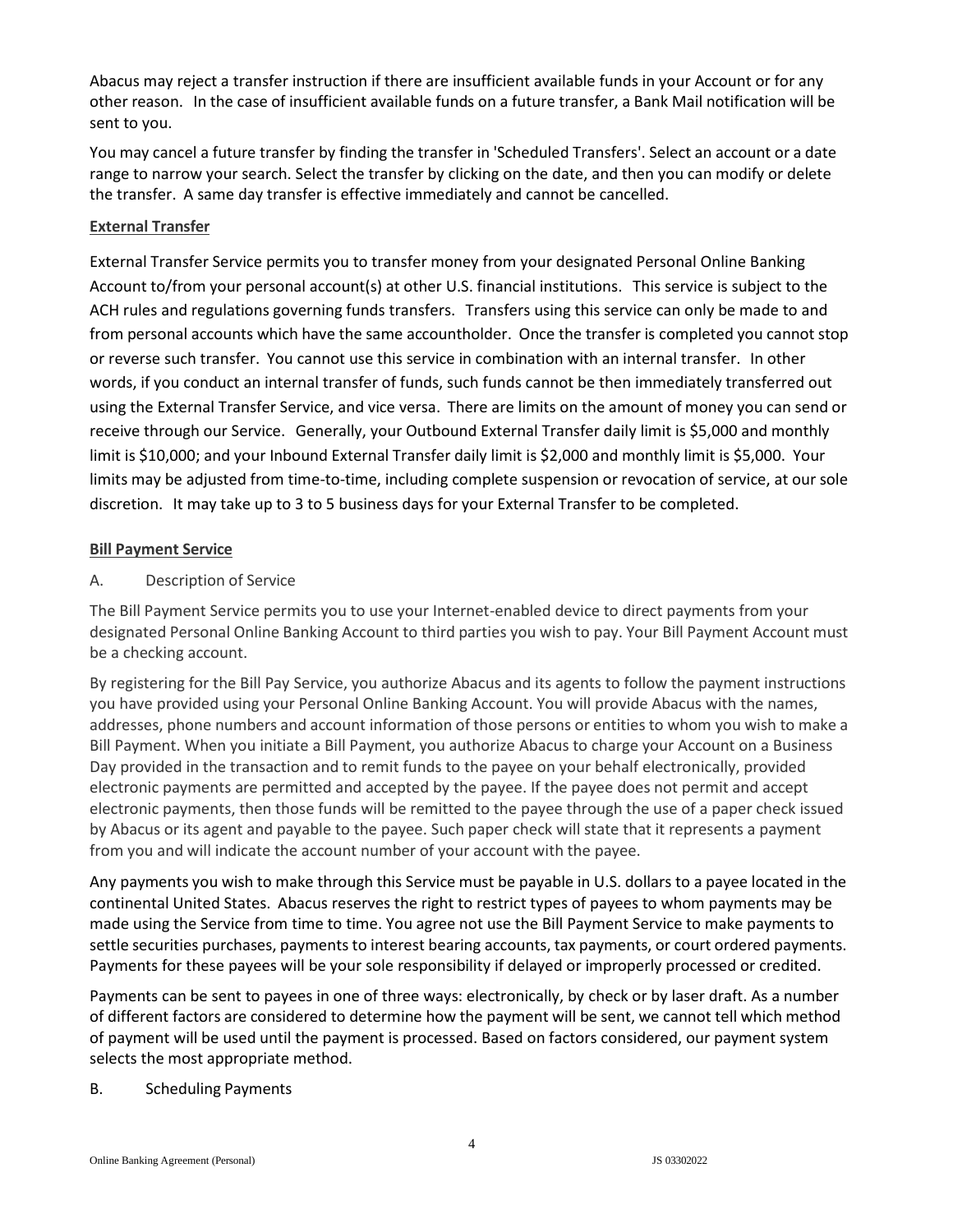Funds must be available in your Bill Payment Account on the scheduled payment date. If the date you schedule a payment to be initiated falls on a non-business day (Saturday, Sunday, or holiday), funds must be available in your Bill Payment Account the following business day (e.g. Monday). After funds are withdrawn from your Bill Payment Account to make a payment, we may make the payment by transferring funds electronically to the payee, or by mailing the payee a check or laser draft.

You may choose to schedule payments to recur in the same amount at regular weekly, monthly, or semimonthly intervals. When you create a new payee in the Bill Payment Service, it takes two (2) business daysto set up the payee to receive payments. You should schedule a payment to a new payee at least ten (10) business days before any payment due date, to allow us time to set up the payee and verify information about your account with the payee.

For all subsequent payments, you agree to allow at least four (4) to ten (10) business days between the date you schedule a payment to be initiated and the payment due date (that is, the due date shown on your invoice or provided in your agreement with the payee, not taking into account any applicable grace period). If the payment is an Automatic Clearing House (ACH) electronic payment, it will take up to four (4) business days to reach the payee. However, if the company or person that you are paying cannot accept an electronic payment, the Bill Payment Service will send a check that may take up to ten (10) business days. If you do not follow these time frames, you will be fully responsible for all late fees, finance charges or other actions taken by the payee. If you schedule your payment and follow all instructions provided, but the payment is not received by the payee in a timely manner, the Bank will work with the payee on your behalf to reverse any late fees or charges.

## C. No Duty to Monitor Payments

Abacus is only responsible for exercising ordinary care in processing and sending payments upon your authorization in accordance with this Agreement. Abacus will not be liable in any way for damages you incur for any of the following reasons:

- insufficient funds in your Bill Payment Account to make the payment on the processing date;
- delays in mail delivery;
- changes to the payee's address or account number unless we've been advised of the change in advance
- failing to comply with any account requirements for more than one account signatory on transactions
- the failure of any payee to correctly account for or credit the payment in a timely manner, or
- any other circumstances beyond the control of the Bank.

If the session during which you schedule a payment or transfer ends by 2:00 p.m., the Bank will be considered to have received it on that day. Otherwise, it will be considered received on the following business day. For all entries made using the Bill Payment Service, the time recorded by the Bill Payment Service will be considered the official time of the transaction.

If your Bill Payment Account does not have sufficient funds to make a payment as of the date the payment is debited to your account, the Bill Payment Service will automatically block future Bill Payment Service until the account has sufficient funds to make the payment. The Bank will attempt to notify you by e-mail or U.S. Postal Mail, but the Bank shall have no obligation or liability if it does not complete a payment because there are insufficient funds in your account to process a payment. In all cases, you are responsible to make alternate arrangements for the payment or reschedule the payment through the Bill Payment Service. In the case of fixed payments, only the payment currently scheduled will be impacted. Fixed payments scheduled for future dates will not be affected.

D. Cancel or Change Payment Instructions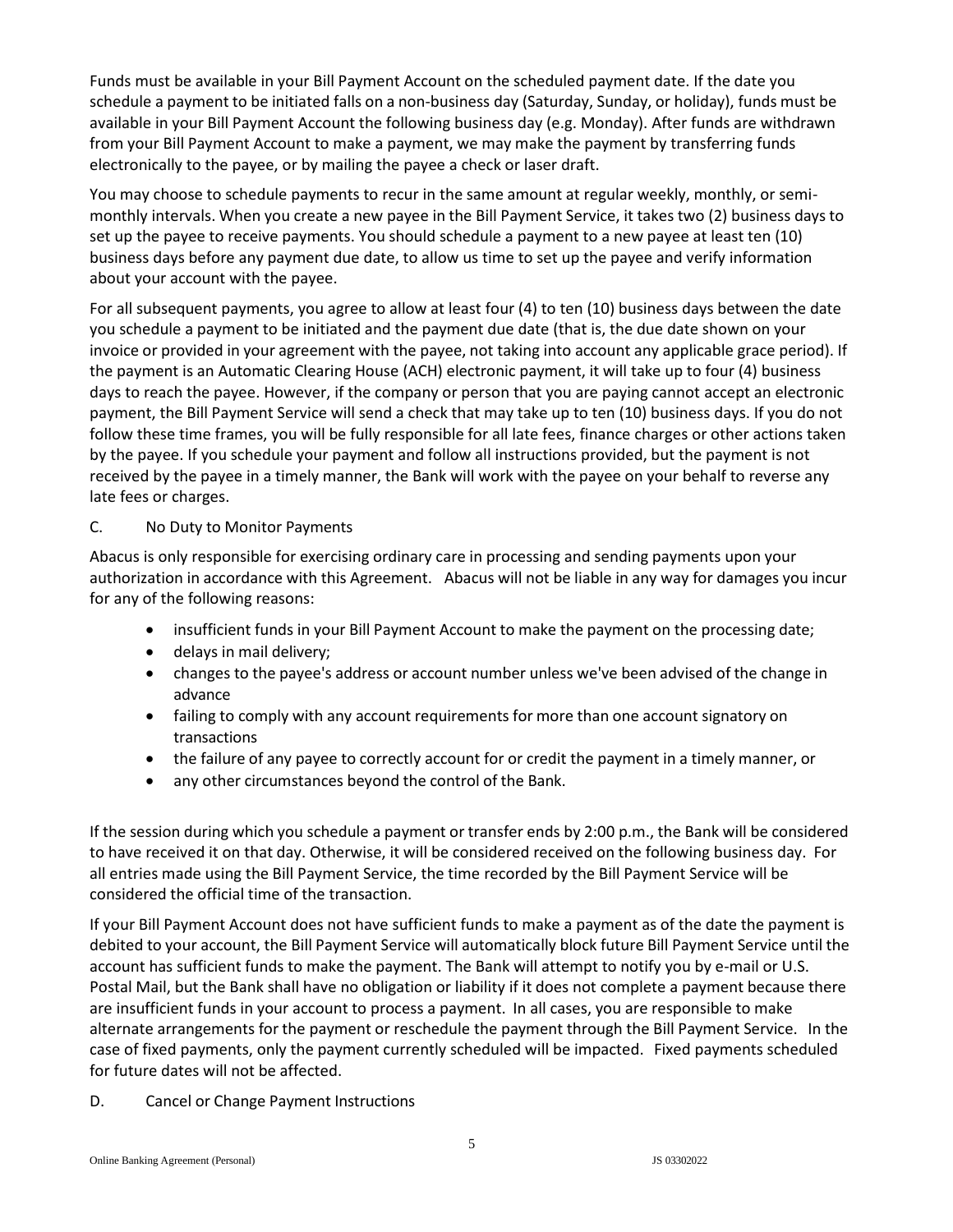Payments may be changed or canceled using the Bill Payment Service as long as the status of such payment is shown as "pending." If you ask us to cancel a payment after it is issued and we agree to do so, we may charge you a stop payment fee. Stop payment orders whether oral, written, or electronic, will be in effect for a period of six (6) months. If requested by the Bank, you will confirm any stop payment order in writing. After six (6) months, any stop payment will terminate and must be renewed in order to continue in effect. The Bank may pay any item that is presented following the lapse of any stop payment order. Once a recurring bill payment is cancelled, all future payments to that payee will be cancelled and you must reschedule it if you want a Bill Payment to be made in the future.

### E. No Signature Required

When any payment or other online service generates items to be charged to your account, you agree that we may debit your Bill Payment account without requiring your signature on the item, and without prior notice to you.

## F. Multiple Person Bill Payment Accounts

If more than one person has access to a Bill Payment account, each person may individually enroll in the Bill Payment Service. Each enrolled person needs a unique password but may choose to use the same payee list. Each individual may terminate her/his enrollment in the Bill Payment Service without affecting the Service for any other person enrolled in that Bill Payment account. However, any enrolled person may terminate the Bill Payment Service that will terminate the service for all enrolled persons on that Bill Payment account.

## **Fees**

Personal Online Banking (including Mobile Banking, see below) is provided free to all Abacus personal accountholders. Please see below regarding charges outside of the Bank that may apply with respect to Mobile Banking. Bill Payment is also provided free of charge. Every bill payment that is returned due to insufficient funds in your account will be charged \$10 in addition to the normal uncollected fee associated with a bounced item on your account. External Transfers Service is free for transfers into your Abacus accounts. There are fees associated with fund transfers out of your Abacus accounts. These fees can be found after you click "External Transfer" on the Personal Online Banking main menu screen, and then click, "Transfer Funds."

# **Electronic Funds Transfer Provisions for Consumers**

The provisions in this section apply only to electronic funds transfers that debit or credit a consumer's checking or savings account and are subject to the Federal Reserve Board's Regulation E (an 'EFT'). Abacus may rely on any exceptions to the provisions in this section that are contained in Regulation E. All terms not otherwise defined in these Terms and Conditions which are defined in Regulation E will have the same meanings when used in this section as they do in Regulation E.

Your liability for an unauthorized EFT or a series of related unauthorized EFTs will be determined as follows:

- 1. If you notify the Bank within two (2) business days after your password was lost or stolen, your liability will not exceed \$50.00 or the amount of the unauthorized EFTs that occur before notification, whichever is less
- 2. If you fail to notify the Bank within two (2) business days after your password was lost or stolen, your liability will not exceed the lesser of \$500.00 or the total of:
	- \$50.00 or the amount of unauthorized EFTs that occur within the two (2) business days; and
	- the total of authorized EFTs which occur during the two (2) days before notification to the Bank, provided the Bank establishes that these EFTs would not have occurred had the Bank been notified within that two-day period.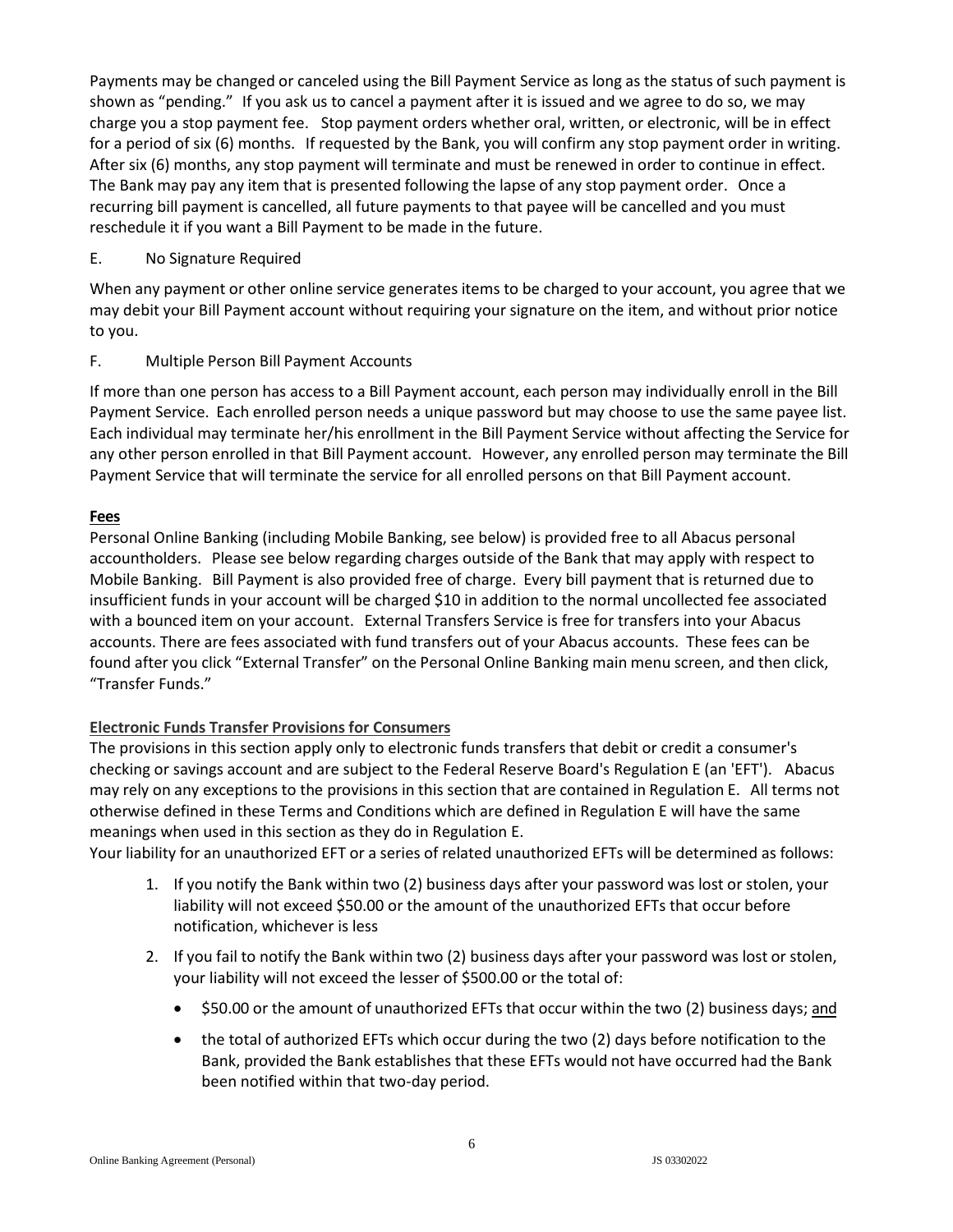- 3. You must report an unauthorized EFT that appears on your periodic statement, no later than 60 days of transmittal of the statement to avoid liability for subsequent transfers. Your liability will not exceed the amount of the unauthorized EFTs that occurred with the 60-day period. You may also be liable for the amounts as described in sections 1 and 2 above.
- 4. If your delay in notifying us was due to extenuating circumstances, we will extend the times specified in the immediately three preceding paragraphs.
- 5. You may notify the Bank by telephone, writing, or by email using the secured email form available on the Personal Online Banking site. Notification by general e-mail to report an unauthorized transaction is not secure and therefore not advised.
- 6. If the report is made orally, we will require that you send the dispute or question in writing within 10 business days.
- 7. We will determine whether an error occurred within 10 business days (20 business days if the transfer involved a new account) after we hear from you and will correct any error promptly. If we need more time, however, we may take up to 45 days (90 days if the transfer involved a new account, a point-of-sale transaction, or a foreigninitiated transfer) to investigate your dispute. If we decide to do this, we will credit your account within 10 business days (20 business days if the transfer involved a new account) for the amount you think is in error, so that you will have the use of the money during the time it takes us to complete our investigation. If we ask you to put your dispute in writing and we do not receive it within 10 business days, we may not credit your account. Your account is considered a new account for the first 30 days after the first deposit is made, unless each of you already has and established an account with us before this account is opened.

The telephone number and address to be used to notify Abacus when you believe that an unauthorized EFT has been or may be made are:

- Deposits Customer Service at 1-800-323-1102 (Monday thru Friday, excluding Federal holidays)
- Or you may write to Abacus Federal Savings Bank, 6 -8 Bowery 3<sup>rd</sup> FL, New York, NY 10013, Attn: Deposit Operations Department.

We must hear from you no later than 60 days after we sent the FIRST statement on which the problem or error appeared. When you contact us:

- Tell us your name and account number.
- Describe the error or transfer you are unsure about, and explain clearly as you can why you believe it is an error or why you need more information.
- Tell us the dollar amount of the suspected error.

### **Statements**

You will continue receive your monthly statements in the mail for each checking, statement savings, money market or NOW account, unless you have chosen to receive **E-Statements**. Once you chose to receive E-Statements, you will no longer receive monthly statements in the mail. Your statement (whether mailed or EStatement) will reflect all your transactions, including your Personal Online Banking transactions. If you have registered for the Bill Payment Service, your monthly statement (whether mailed or E-Statement) will reflect bill payments.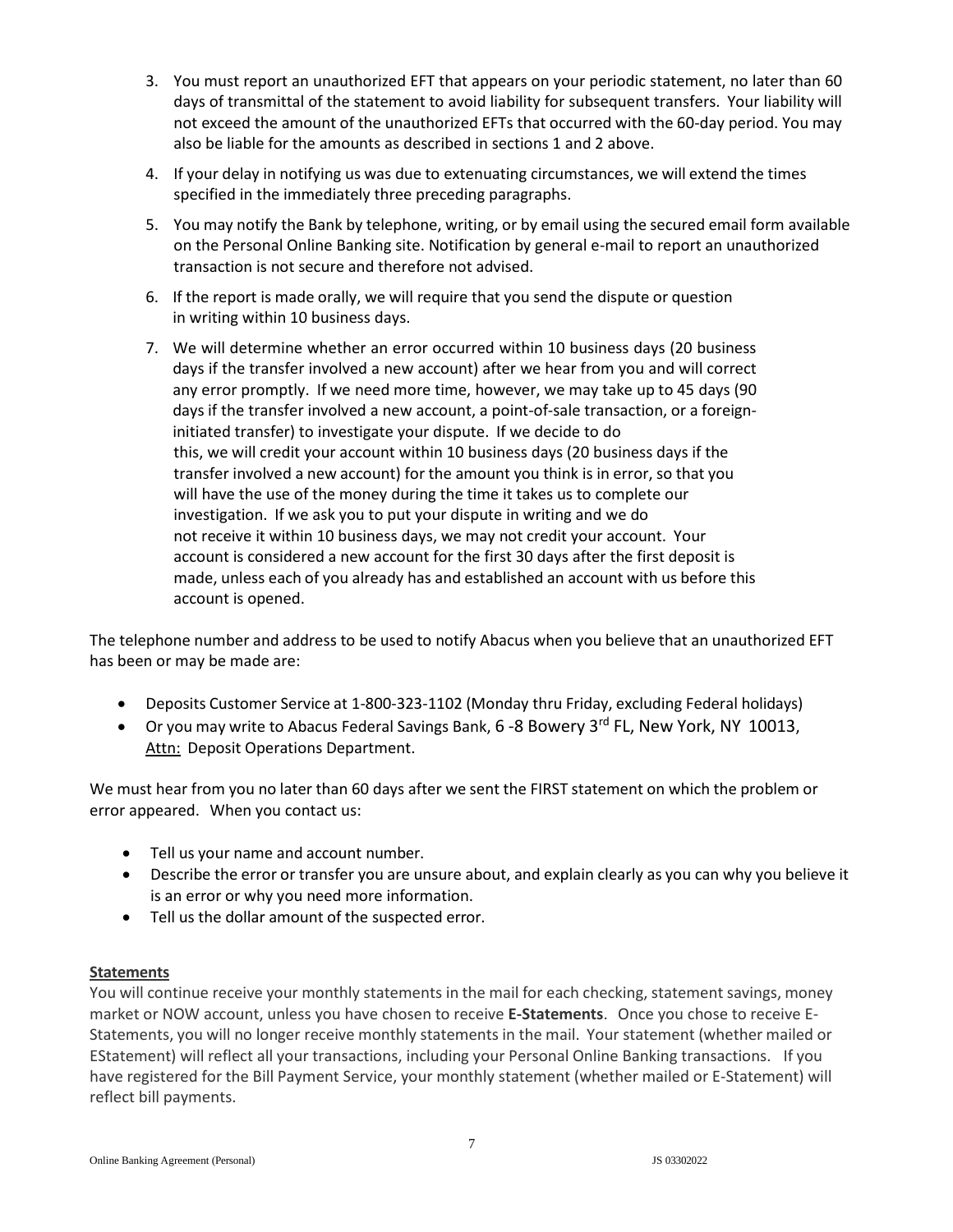### **Linked Accounts**

All personal accounts with the Bank that you are an authorized signor for are linked together for the purposes of Personal Online Banking and Bill Payment Service. The linked accounts will appear together without regard to the ownership of the accounts. For example, if an authorized signor of a linked account accesses Personal Online Banking, that authorized signor will be able to view and access at a single time any personal accounts for which the person is a co-owner or authorized signor.

## **Our Liability**

This section explains our liability to you, only to the extent that any other agreements, notices or disclosures have not separately disclosed our liability. In no event shall we be liable to you for failure to provide access to your Personal Online Banking or Bill Payment Services or Funds Transfer accounts. Unless otherwise required by applicable law, we are only responsible for performing the Personal Online Banking and Bill Payment Service and External Transfers Service as stated in this Agreement or other related agreements. We will be liable for the amount of any material losses or damages incurred by you and resulting directly from our gross negligence.

We will not be liable to you in the following instances:

- 1. If through no fault of the Bank, you do not have enough money in your account to make the transfer.
- 2. If circumstances beyond our control (such as fire, flood, power outage, equipment or technical failure or breakdown) prevents the transfer despite reasonable precautions that we have taken.
- 3. If there is a hold on your account, or if access to your account is blocked, in accordance with banking policy.
- 4. If your funds are subject to a legal proceeding or other encumbrance restricting the transfer.
- 5. If your transfer authorization terminates by operation of law.
- 6. If you believe someone has accessed your accounts without your permission and you fail to notify the Bank immediately.
- 7. If you have not properly followed the instructions on how to make a transfer included in this Agreement.
- 8. If we have received incomplete or inaccurate information from you or a third party involving the account or transfer.
- 9. If we have a reasonable basis for believing that unauthorized use of your password or account has occurred or may be occurring or if you default under this Agreement, the deposit account agreement, a credit agreement or any other agreement with us, or if we or you terminate this Agreement.

## IN NO EVENT SHALL WE HAVE ANY LIABILITY TO YOU OR ANY THIRD PARTY FOR ANY INDIRECT, SPECIAL OR CONSEQUENTIAL DAMAGES RESULTING FROM OR ARISING OUT OF THIS AGREEMENT.

You agree to indemnify, defend and hold us, our affiliate companies, directors, officers, employees and agents harmless against any third party claim, demand, suit, action or other proceeding and any expenses related to any online account, or your usage of Personal Online Banking Bill Payment Service, Mobile Banking, or External Transfers Service. This indemnification is provided without regard to whether our claim for indemnification is due to the use of Personal Online Banking by you or your authorized representative.

We are not liable for any loss or liability resulting from any failure of your equipment or software, or that of an internet browser provider such Microsoft (Microsoft Explorer browser), by an internet access provider, or by an online service provider, nor will we be liable for any direct, indirect, special or consequential damages resulting from your access to or failure to access an Personal Online Banking or Bill Payment account.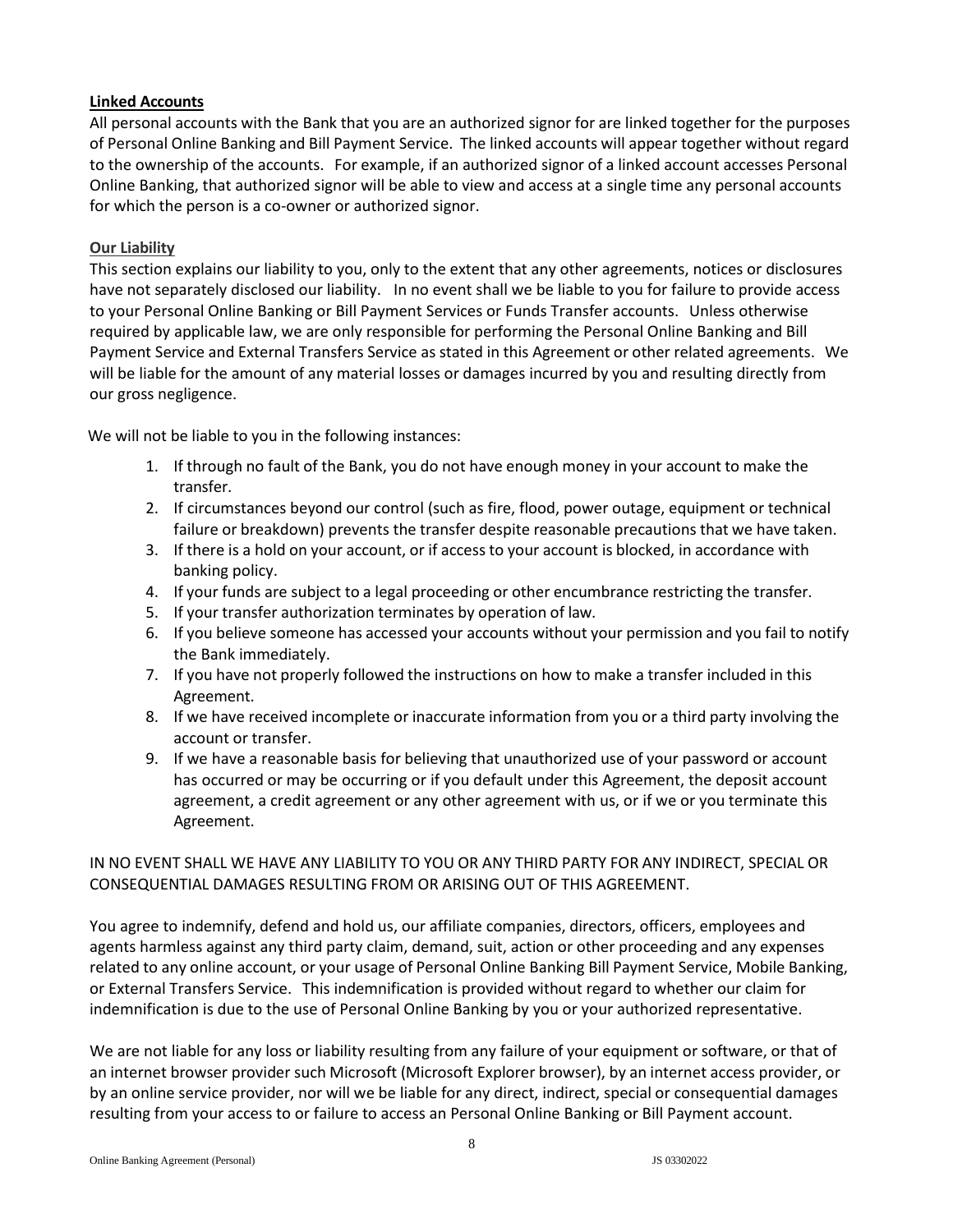The Bank is not responsible for any electronic virus or viruses that you may encounter. We suggest that you routinely scan your PC using a virus protection product. An undetected virus may corrupt and destroy your programs, files, and your hardware.

#### **No Business Usage**

You acknowledge that Personal Online Banking, Bill Payment Service, Mobile Banking and External Transfers Service are solely intended for consumer usage, and are solely to be used with personal accounts. You agree not to use Personal Online Banking, Mobile Banking, Bill Payment Service or External Transfers Service for any business purpose or in connection with any business account. You understand and agree that Abacus may terminate at any time your Personal Online Banking or Mobile Banking access or cancel your Bill Payment Service or External Transfers Service, without notice to you, if you violate the provisions of this section.

You shall at all times indemnify, defend and hold Abacus harmless from and against all actions, proceedings, claims or loss, damage, costs and expenses which may be brought against Abacus or incurred by Abacus which shall have arisen in connection with your usage of Personal Online Banking, Bill Payment or External Transfers Services in violation of this section.

#### **Mobile Banking**

#### A. Description of Service

"Mobile Banking" means banking services accessible from a supportable mobile device, including a cellular phone, smart phone, or other mobile device that is web-enabled and allows Secure Sockets Layer "SSL" traffic capable for receiving tax messages.

Mobile Banking is only available to you if you are already in enrolled in Personal Online Banking. Mobile Banking is offered as a supplemental service to Personal Online Banking. It is not intended to replace access to Personal Online Banking from your personal computer or other methods you use for managing your accounts with us. Mobile Banking allows you to access your Abacus account(s) information, transfer funds between your Abacus accounts, and view history of banking transactions. Any account you have access to through Personal Online Banking, you will also have access to on Mobile Banking. Depending upon the type of Mobile Banking service you are using (see below), Mobile Banking also allows you to use Bill Pay Service; provided, however, that you have signed up and been approved for such Services through Personal Online Banking.

Mobile Banking comes in two methods of service – the mobile banking application, the mobile website. Every service available on your online banking application is also available through the mobile website and the mobile banking application. However, the mobile deposit service is only available through the mobile banking application.

We reserve the right to limit the types and number of accounts eligible and the right to refuse to make any transaction you request through Mobile Banking. We also reserve the right to modify the scope of Mobile Banking Service at any time.

### B. Service Availability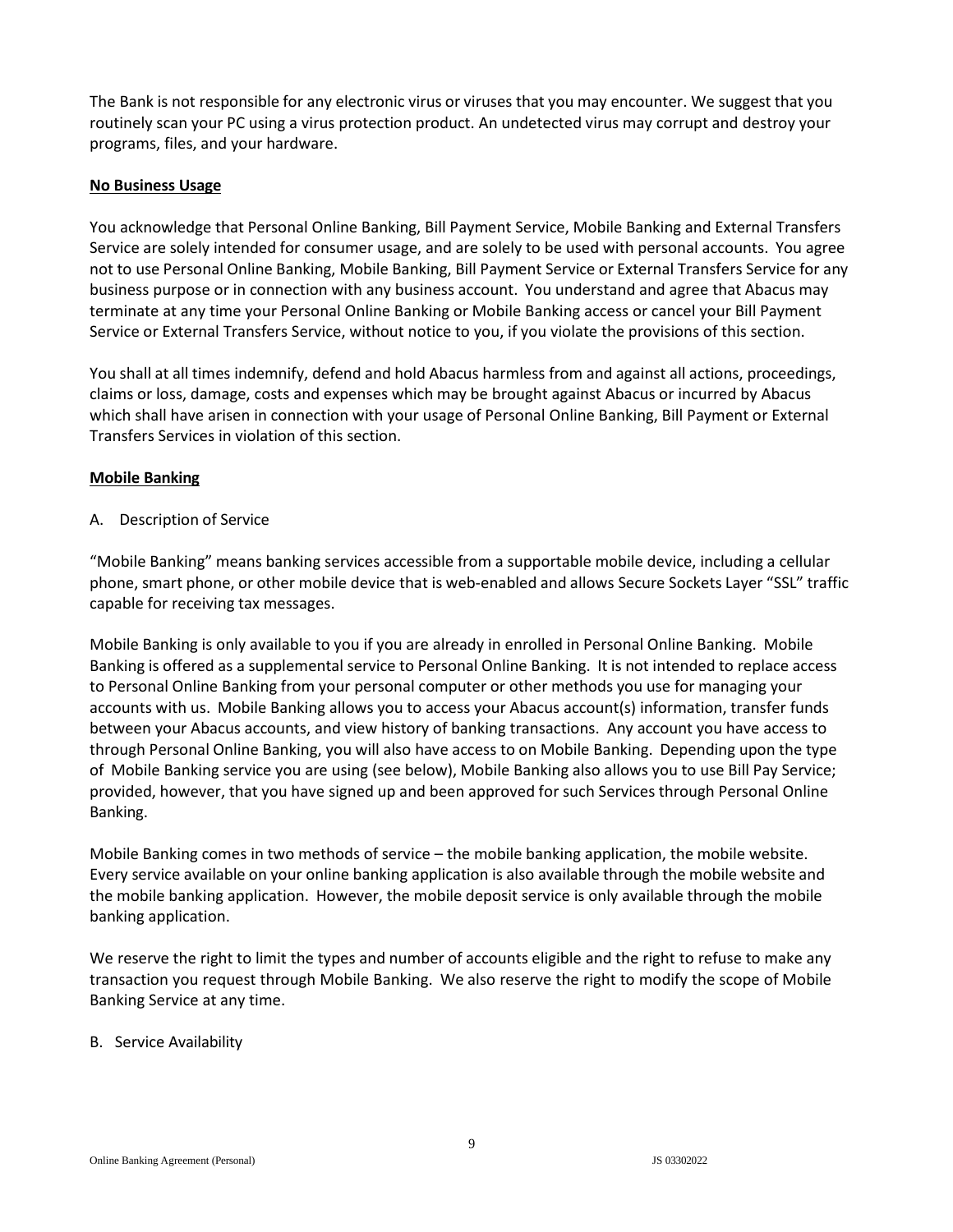Mobile Banking may not be accessible over some network carriers. Additionally, Mobile Banking Service may not be supportable by all mobile devices. Abacus does not guarantee and is not responsible for the availability of data services provided by your mobile carrier, including data outages or "out of range" issues.

We do not promise that Mobile Banking Service will always be available for your use. Mobile Banking Service may be temporarily unavailable for regular or emergency maintenance. Additionally, your accessibility to Mobile Banking Service may be interrupted because of conditions beyond our control, including outages Internet availability. We may elect to discontinue Mobile Banking (or any of the services we provide, from time to time, through Mobile Banking) at any time, upon reasonable notice to you. In no event, regardless of a cause, shall we be liable to you for unavailability of Mobile Banking Services, or your inability to access Mobile Banking or to execute Mobile Banking functions.

### C. Equipment and Software

You are responsible for providing your own mobile device that supports 128-bit encryption. Mobile Banking users must download, install and use certain software systems and programs developed by us, our licensors or other third-parties. We are not responsible for any damage to your mobile device resulting from such activities.

You are responsible for obtaining your own mobile communications service provider. You are responsible for all fees and charges that you may incur to any mobile communications service provider or any other third parties whiles using Mobile Banking Service. We are not a party to, and we have no duty, liability or responsibility with respect to or in connection with (i) your mobile communications service provider agreement, or (ii) any mobile device, hardware, software or any product or service you may purchase from others relating to your use of Mobile Banking.

Your mobile device may become subject to unauthorized tracking, "hacking," or other manipulation by spyware, viruses or other malicious code ("malware"). We are not responsible for advising you of the existence or potential effect of any malware. We are also not responsible if any non-public personal information is accessed via Mobile Banking due to any malware residing or being contracted by your mobile device at any time or from any source.

You will take every precaution to ensure the safety, security and integrity of your account and transactions when using Mobile Banking. You are agree not to leave your mobile device unattended while logged into Mobile Banking and to log off immediately at the completion of each access by you. You agree not to provide your username, password or other access information to any unauthorized person. If you permit other persons to use your mobile device, login information, or other means to access Mobile Banking, you will be held responsible for any transactions they authorize and will be will not be liable for any damages resulting to you.

EXCEPT AS SPECIFICALLY PROVIDED IN THIS AGREEMENT OR THE AGREEMENTS GOVERNING THE TERMS OF ANY LICENSE RIGHT RELATING TO THE USE OR OPERATION OF MOBILE BANKING, MOBILE BANKING AND SUCH SOFTWARE ARE PROVIDED "AS IS," WITHOUT WARRANTY OF ANY KIND, EXPRESS OR IMPLIED, INCLUDING, BUT NOT LIMITED TO, WARRANTIES OF PERFORMANCE OR MERCHANTABILITY OR FITNESS FOR A PARTICULAR PURPOSE, NON-INFRINGEMENT OR ANY OTHER WARRANTY AS TO PERFORMANCE, ACCURACY OR COMPLETENESS. YOUR USE OF THE MOBILE BANKING SOFTWARE AND MOBILE BANKING SERVICES AND ANY MATERIAL OR SERVIES OBTAINED VIA MOBILE BANKING IS AT YOUR OWN DISCRETION AND RISK AND YOU ARE SOLELY RESPONSIBLE FOR ANY DAMAGE RESULTING FROM THEIR USE.

### D. Mobile Banking License Rights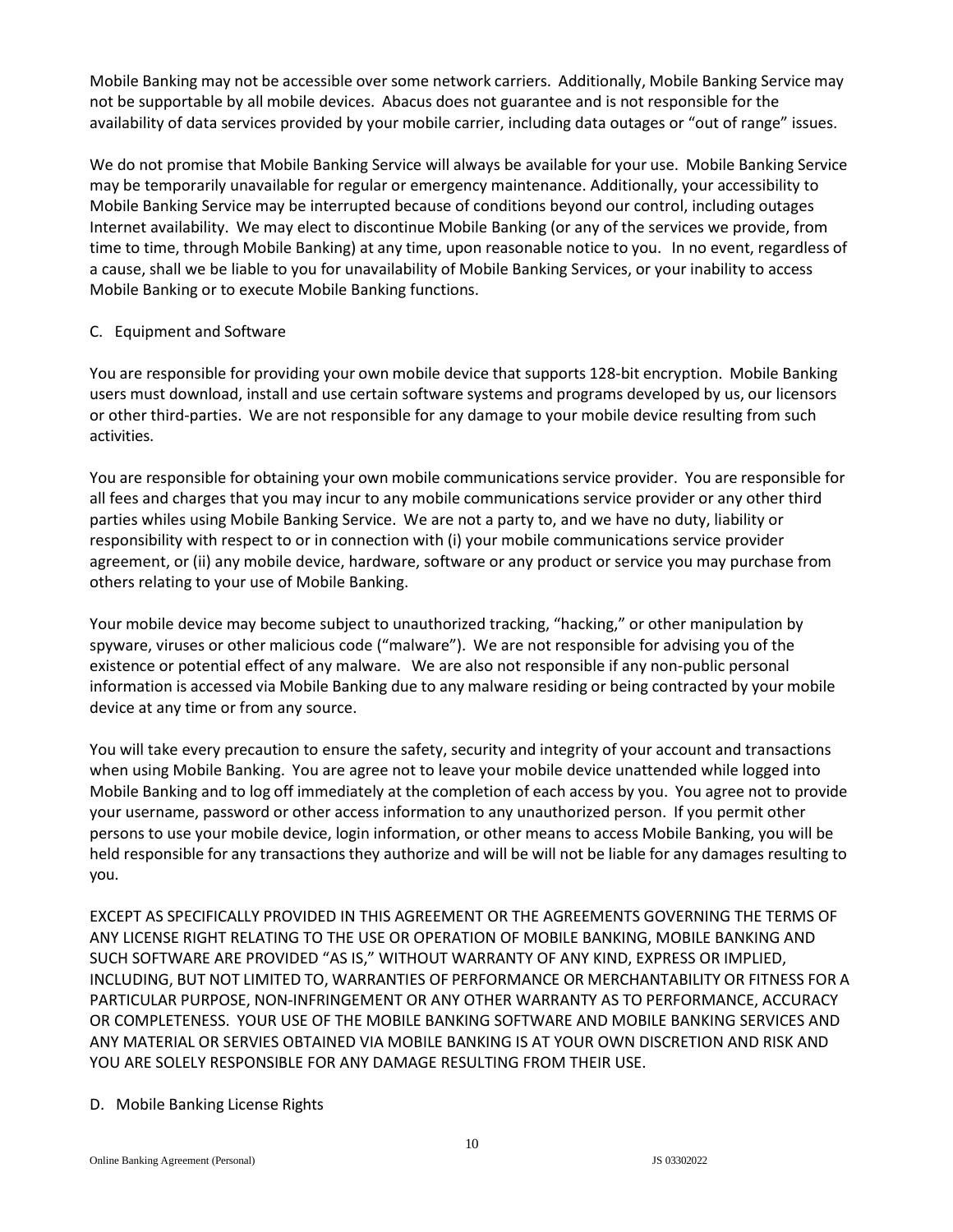In connection with your use of the mobile banking software, we and our licensors (or other third parties who have directly or indirectly granted rights in such software) will require you to agree to the terms and conditions of certain license rights arrangements and/or "end user" license agreements. By subscribing to the portions of the mobile banking services relating to such software and downloading and installing such software, you will be evidencing your acceptance of the terms and conditions of those arrangements and agreements. You agree to delete all such software from your mobile device if the license rights granted in this Agreement is terminated for any reason. We reserve the right to change, add to or terminate services with our third-party software solutions partners, to substitute different software for mobile banking, and to enter into arrangements and agreements for the provision of software for mobile banking with other licensors and third parties.

## E. Additional Terms and Conditions

Your use of Mobile Banking is subject to the terms and conditions of this Agreement. In addition, each deposit or credit account that you access using Mobile Banking, and each transaction made in such accounts using Mobile Banking, remains subject to the general terms, conditions and agreements governing those accounts.

## **Mobile Deposit**

A. Description of Service

Mobile Deposit (or Mobile Deposit service) is designed to allow you to make deposits of checks ("original checks") to your designated eligible accounts from home or other remote locations by scanning the original checks and delivering the digital images and associated deposit information ("images") to us or our processor with your mobile device. Use of our Service requires that you have an internet enabled iPhone or Android phone with a camera, be enrolled in our Online Banking Service and have downloaded our latest version of Mobile Banking app. To be eligible for Mobile Deposit, you must be a customer of Abacus Federal Savings Bank (the "Bank" or "us") with an active checking, savings, or money market account for thirty (30) days. Deposit limits and other conditions may apply.

Your use of the Bank's Mobile Deposit service is governed by the terms and conditions of our Online Banking Agreement, this Agreement, Account Agreement, and the Bank's Deposit Account Disclosure, all of which are incorporated herein by reference (collectively, the "Agreements") . Your enrollment in the Mobile Deposit service constitutes your agreement with the terms and conditions of the Agreements. Terms used herein but not defined shall have the meaning assigned to them in the Online Banking Agreement.

# B. Equipment Requirements

To use Mobile Deposit, you must have a supported mobile device with a supported camera and a supported operating system, have a data plan for your mobile device and, download our software application to your mobile device. We do not guarantee that your mobile device and equipment, or mobile carrier, will be compatible with the Mobile Deposit service.

# C. Eligible Items

Not all checks are eligible to be deposited using Mobile Deposit. The Bank reserves the right, in our sole discretion, to reject any deposit at any time for any reason. You agree that you will only use Mobile Deposit to deposit checks (as that term is defined in Federal Reserve Regulation CC ("Reg CC") and only those checks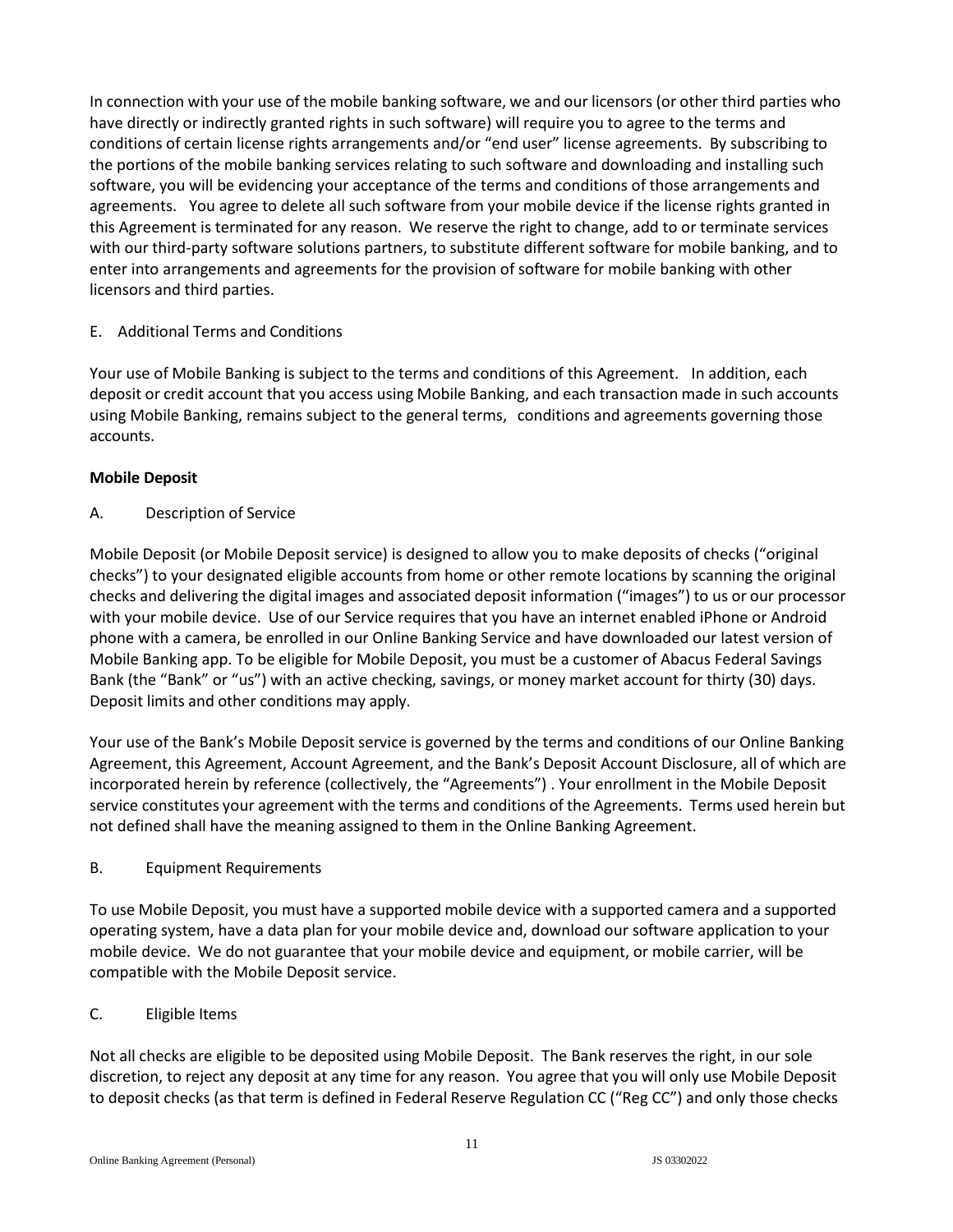that are permissible under this Agreement or such other items as the Bank, in its sole discretion, elects to include under Mobile Deposit service. You agree that the image of the check transmitted to the Bank shall be deemed an "item" within the meaning of Article 4 of the applicable Uniform Commercial Code. You agree to deposit only original checks that are payable to and properly endorsed by the account holder(s) payable in U.S. dollars and drawn on a U.S. financial institution.

### D. Ineligible Items

You agree that you will not use Mobile Deposit to deposit checks or items that:

- Are payable to any person or entity other than you (i.e., payable to another party and then endorsed to you).
- Are payable to you and another party who is not a joint owner on the account.
- Are drawn on a financial institution located outside the United States.
- Are not payable in United States currency.
- Are dated more than 6 months prior to the date of deposit.
- Are subject to a stop payment order or for which there are insufficient funds.
- Are drawn or otherwise issued by you or any other person on any of your accounts or any account on which you are an authorized signer or joint account holder.
- Contain evidence of alteration, or that you know or suspect, or should know or suspect, are fraudulent or otherwise not authorized by the owner of the account on which the check is drawn.
- Are money orders, savings bonds, or traveler's cheques.
- Have been previously converted to a substitute check, as defined in Regulation CC.
- Are remotely created checks, as defined Regulation CC.
- Have been returned for any reason.
- Have previously been submitted through Mobile Deposit service or through an electronic deposit delivery service offered at any financial institution.
- E. Image and Endorsement Requirements

Each image must provide all information on the front and back of the original check, including, but not limited to, information about the drawer and the paying bank that is preprinted on the original check, MICR information, signature(s), any required identification written on the front of the original check and any endorsements applied to the back of the original check. The image quality must meet the standards established by the American National Standards Institute, and any other regulatory agency, clearing house or association.

Endorsements must be made on the back of the check and must include your signature, account number and "For Mobile Deposit at Abacus Bank only". Any loss the Bank incurs from a delay or processing error resulting from an irregular endorsement or other markings by you will be your responsibility.

A check payable to two payees must be endorsed by both payees. If the check is payable to you or your joint owner, either of you can endorse it. If the check is made payable to you and your joint owner, both of you must endorse the check.

You agree that the Bank will not be liable for any damages resulting from a check or item's poor image quality, (or rejection of deposit for any other reason), including those related to rejection of or the delayed or improper crediting of such check or item, or from any inaccurate information you supply regarding the check or item.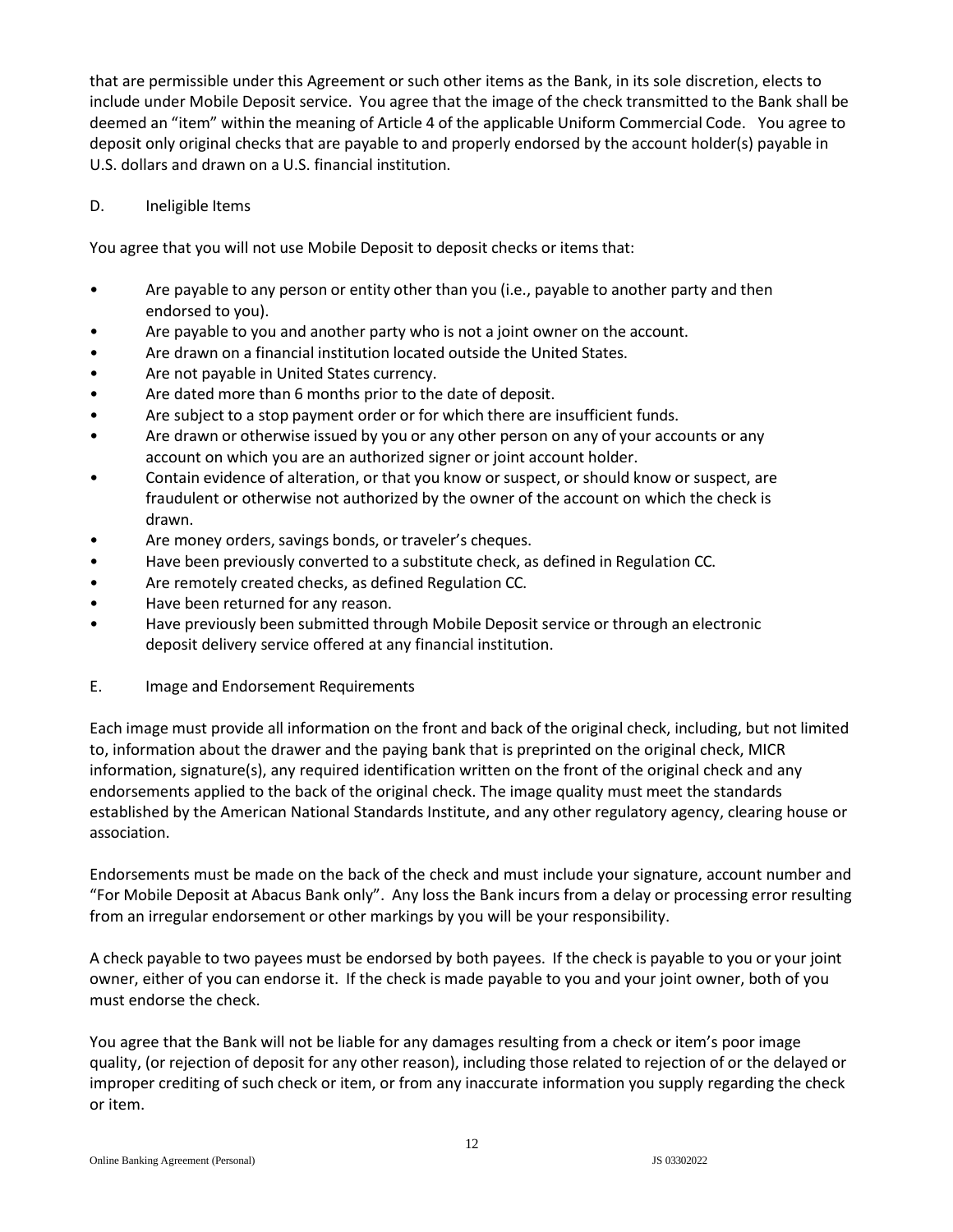## F. Receipt of Deposit

All images processed for deposit through Mobile Deposit will be treated as "deposits" under your current Account Agreement with us and will be subject to all terms of the Account Agreement. When the Bank receives an image, the Bank will confirm receipt via email to you. The Bank shall not be deemed to have received the image for deposit until the Bank has confirmed receipt to you. Confirmation of receipt does not mean that the image contains no errors, nor does it mean confirmation that the image has been accept by us and/or deposited into your account. The Bank is not responsible for any image that the Bank does not receive.

Following receipt, we may process the image by preparing a "substitute check" or clearing the item as an image. The check will be deposited to your account in accordance with the Bank's normal business practice. The timing and manner in which any check is deposited, cleared, presented for payment and collected shall be in the Bank's sole discretion, subject to the Agreements governing your account.

The Bank reserves the right, at our sole and absolute discretion, to reject any image for remote deposit into your account. The Bank will notify you of rejected images.

## G. Limits

The Bank may establish limits on the dollar amount and/or number of items or deposits from time to time. If you attempt to initiate a deposit in excess of these limits, the Bank may reject your deposit. If the Bank permits you to make a deposit in excess of these limits, such deposit will still be subject to the terms of this Agreement, and the Bank will not be obligated to allow such a deposit at other times. Mobile Deposits are limited in amount to \$1,500 per day, with a rolling 7-day limit of \$5,000 and a rolling 30-day limit of \$7,500. Limits are established and changed from time to time depending on customer profile and various risk factors, and at our sole discretion the Bank may raise or lower these limits without prior notice to you.

### H. Deposit Cut off Times

You may access the Mobile Deposit anytime 7 days a week, assuming Mobile Deposit is available. If the Bank receives a mobile deposit on or before 3pm Eastern Time on a Business Day, the Bank will consider that day to be the "Deposit Date". If the Bank receives a scanned item after 3pm Eastern Time or on a weekend or a federal holiday, the next Business Day will be the Deposit Date. Our business days are Monday through Friday, except for federal banking holidays.

Funds Availability. Funds deposited using Mobile Deposit submitted and accepted before 3 p.m. ET on a Business Day – generally, the first \$ 225 is available on the first business day after the day of the deposit, the remaining fund (up to \$5,300) will be available on the second business day after the day of the deposit, unless a hold is applied or otherwise delayed or rejected as specified herein. If the Deposit is made on a day, we are not open, we will consider that the deposit was made on the next business day we are open.

# Longer delays may apply:

Funds you deposit by check may be delayed for a longer period under the following circumstances:

- We believe a check you deposit will not be paid.
- You deposit checks totaling more than \$5,525 on any one day.
- You redeposit a check that has been returned unpaid.
- You have overdrawn your account repeatedly in the last six months.
- There is an emergency, such as a failure of computer or communications equipment.

We will notify you if we delay your ability to withdraw funds for any of these reasons, and we will tell you when the funds will be available. They will generally be available no later than the seventh business day after the day of your deposit. If you need the funds from a deposit right away, you should ask us when the funds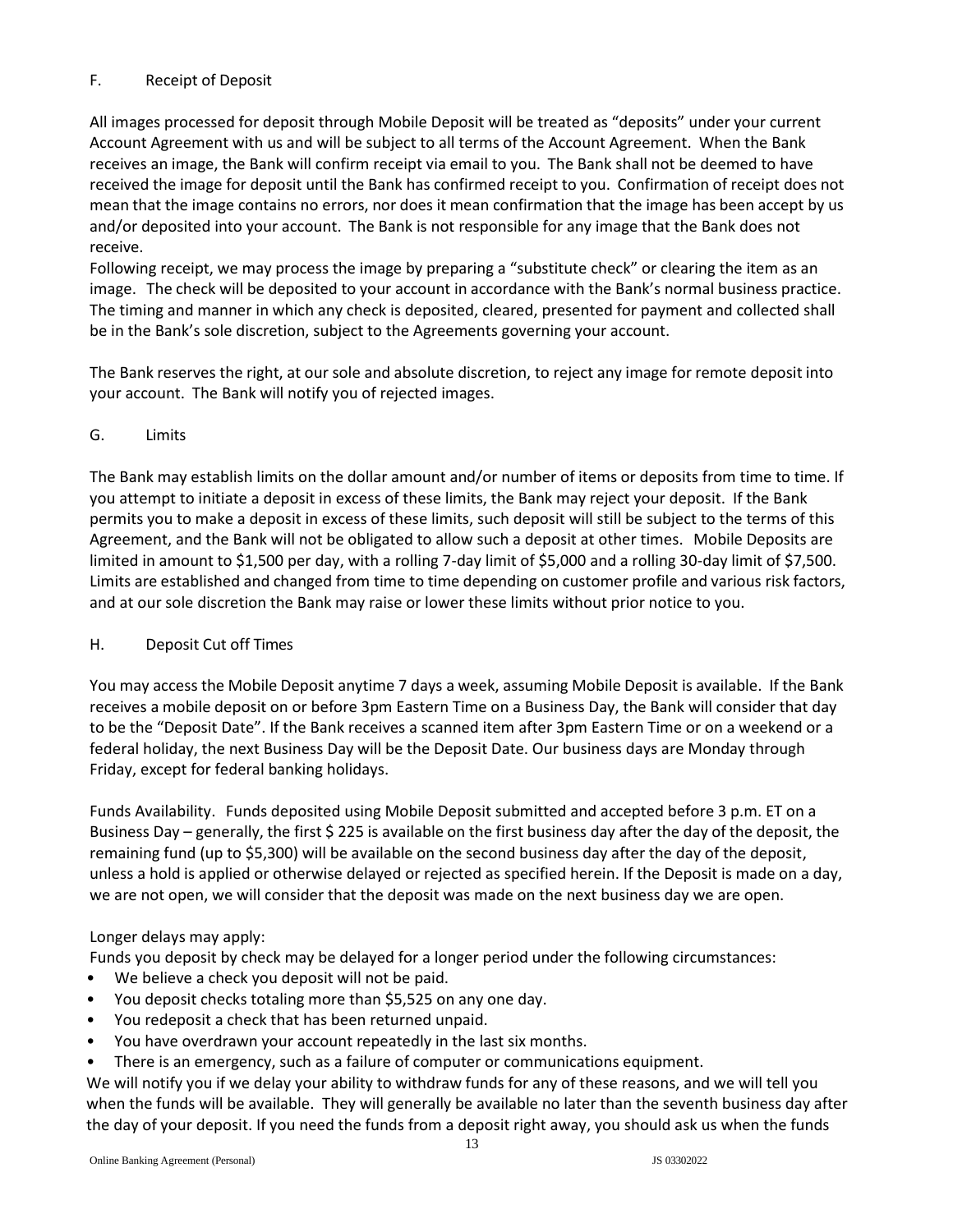will be available.

I. Business Days

Our business days are Monday through Friday, except for federal banking holidays.

J. Retention and Destruction of Transmitted Checks

After you receive confirmation that the Bank has received an image, you must securely store the original check for fourteen (14) calendar days after transmission to us (the "Retention Period") and make the original check accessible to us at our request. Upon our request from time to time, you will deliver to us within five 5 calendar days, at your expense, the requested original check in your possession. If not provided in a timely manner, such amount will be reversed from your account.

After the item has been posted to your account, you agree to prominently mark the item with "Mobile Deposit" and the date of deposit. You agree that you will never re-present the original check. You understand and that you are responsible and liable for any loss if anyone is asked to make a payment based on an original check that has already been paid.

Promptly after the Retention Period expires, you must irretrievably destroy the original check to ensure they are not deposited again. In order to ensure proper destruction, you should first mark the check "check "VOID" and then destroy it by cross-cut shredding or another commercially acceptable means of destruction. After destruction of an original check, the image will be the sole evidence of the original check. You should never leave deposited items lying around or put deposited items in trash or recycle containers unless they have first been properly destroyed as described herein.

## K. Returned Deposits

Any credit to your eligible account for checks deposited using Mobile Deposit is provisional. If original checks deposited through Mobile Deposit are dishonored, rejected or otherwise returned unpaid by the drawee bank, or are rejected or returned by a clearing agent or collecting bank, for any reason, including, but not limited to, issues relating to the quality of the image, you agree that an original check will not be returned to you, but that the Bank may charge back the amount of the original check and provide you with an image of the original check, a paper reproduction of the original check or a substitute check. You will indemnify and reimburse us for all loss, cost, damage or expense caused by or relating to the processing of the returned item. Without our approval, you shall not attempt to deposit or otherwise negotiate an original check if it has been charged back to you.

The Bank may debit any of your accounts to obtain payment for any item that has been rejected or returned, for any adjustment related to such item or for any warranty claim related to such item, whether or not the rejection, return, adjustment or warranty claim was made timely.

# L. Your Warranties

You make the following warranties and representations with respect to each image:

• Each image is a true and accurate rendition of the front and back of the original check, without any alteration, and the drawer of the check has no defense against payment of the check.

- The amount, payee(s), signature(s), and endorsement(s) on the image and on the original check are legible, genuine, and accurate.
- Each check or item that you submit to us for deposit will not be resubmitted in any format to us or to any other party for payment and will not cause the same drawer's account to be debited twice.
- Other than the digital image of the original check that you remotely deposit through Mobile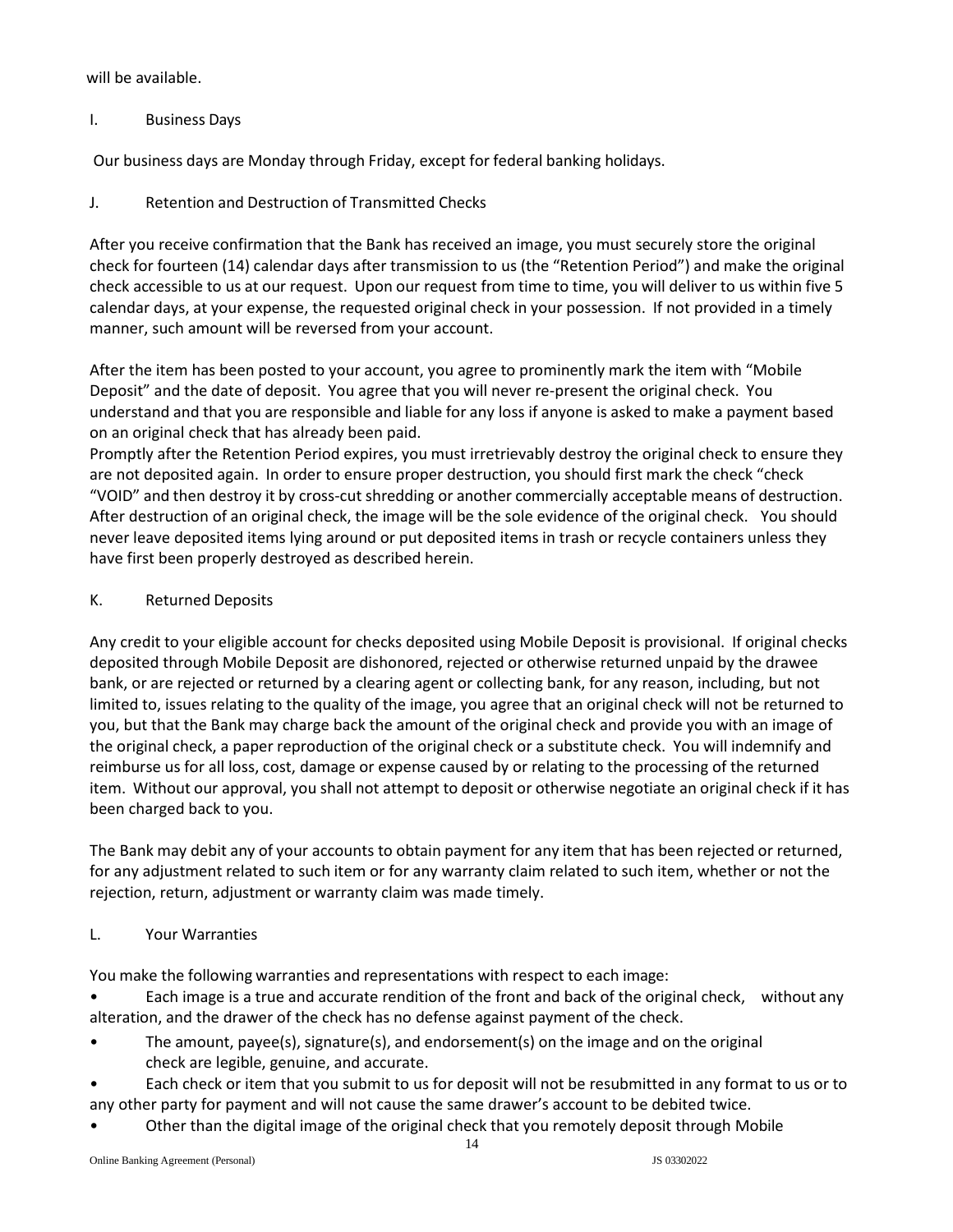Deposit, there are no other duplicate images of the original check.

• Each original check was authorized by the drawer in the amount stated on the original check and to the payee(s) stated on the original check.

- You are authorized to enforce and obtain payment of the original check.
- You have possession of the original check and will retain it for the Retention Period, and neither you nor any other party will submit the original check for payment.

Files and images transmitted to us by you will contain no harmful code, viruses or any other features that may have an adverse impact on our network, data or related systems.

With respect to each image, you make to us all representations and warranties that the Bank makes or are deemed to make to any party pursuant to law, regulation or clearinghouse rule. You agree that files and images transmitted to us will contain no viruses or any other disabling features that may have an adverse impact on our network, data, or related systems.

## M. Compliance with Law.

You will use Mobile Deposit for lawful purposes and in compliance with all applicable laws, rules and regulations. You warrant that you will only transmit acceptable items for deposit and have handled the original items in accordance with applicable laws, rules and regulations. This Agreement shall be governed by the laws of the State of New York.

## N. Mobile Deposit Unavailability

Mobile Deposit may be unavailable temporarily due to any reason, including system maintenance or technical difficulties, such as those of the Internet service provider, cellular service provider and Internet software. You understand and agree that the Bank is not liable to you in the event that Mobile Deposit is unavailable for any reason. In the event that Mobile Deposit is unavailable, you acknowledge and understand that you may deposit original checks at our branches or through our ATMs.

# O. Mobile Deposit Security

You will complete each deposit promptly. If you are unable to complete your deposit promptly, you will ensure that your mobile device remains securely in your possession until the deposit has been completed. It is your responsibility to establish and maintain procedures to safeguard against unauthorized deposits. You will notify us immediately by telephone at 1-800-323-1102 if you learn of any loss or theft of original checks. You will ensure the safety and integrity of original checks from the time of receipt until the time of destruction. If warranted in our reasonable judgment, the Bank may audit and monitor you, and you agree to cooperate with us to permit such monitoring, to confirm that you have satisfied your obligations under this Agreement. You acknowledge and agree that you are solely responsible, and not the Bank, for the security of your mobile device and your usage of such device for Mobile Deposit, and the Bank shall not be liable in any way to you regarding your mobile device or the usage of your mobile device.

# P. Your Responsibility

You are solely responsible for the quality, completeness, accuracy, validity and integrity of the image. You are solely responsible if you, intentionally or unintentionally, submit fraudulent, incorrect or illegible images to us or if Mobile Deposit is used, by authorized or unauthorized persons, to submit fraudulent, unauthorized, inaccurate, incorrect or otherwise improper or unusable images to us. Any User of the Mobile Deposit Service must be at least 18 years of age. The Bank may periodically audit and verify your compliance with this Agreement. You agree to cooperate and provide information or documents, at your expense, as may be reasonably requested by the Bank in the course of such audit.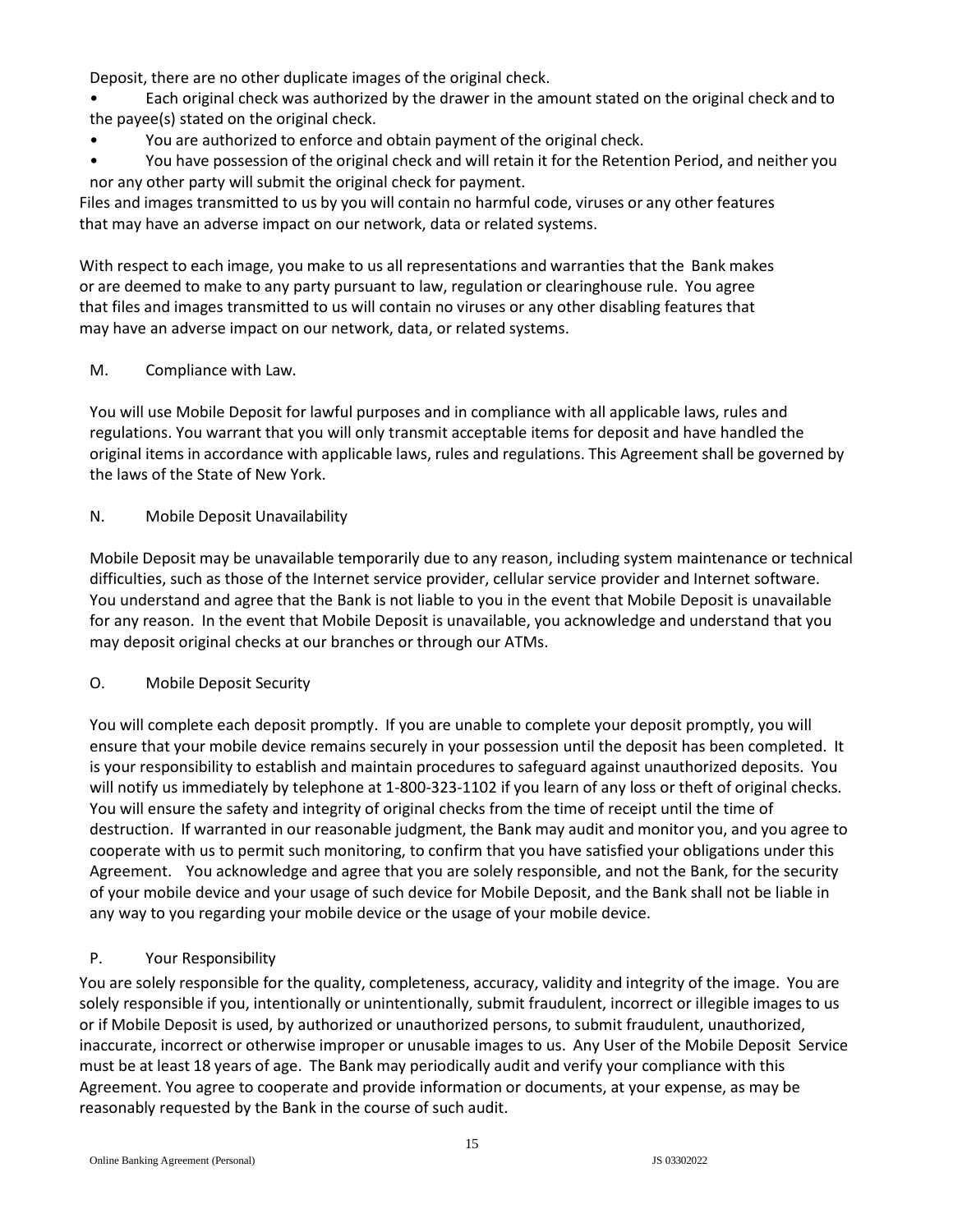In addition you agree that you will not modify, change, alter, translate, create derivative works from, reverse engineer, disassemble or decompile the technology or Service, copy or reproduce all or any part of the technology or Service; or interfere, or attempt to interfere, with the technology or Service. The Bank and its technology partners retain all rights, title and interests in and to the Services, Software and Development made available to you.

Q. Accountholder's Indemnification Obligation. You understand and agree that you are required to indemnify us and hold us harmless against any and all claims, actions, damages, liabilities, costs, and expenses, including reasonable attorneys' fees and expenses arising from your use of the Mobile Deposit service and/or breach of this Agreement. You understand and agree that this paragraph shall survive the termination of this Agreement.

# **R. DISCLAIMER OF WARRANTIES**

**YOU AGREE THAT USE OF ANY REMOTE BANKING SERVICE. INCLUDING MOBILE DEPOSIT, AND ALL INFORMATION AND CONTENT (INCLUDING THAT OF THIRD PARTIES) IS AT YOUR RISK AND IS PROVIDED ON AN "AS IS" AND "AS AVAILABLE" BASIS. THE BANK DISCLAIMS ALL WARRANTIES OF ANY KIND AS TO THE USE OF ANY REMOTE BANKING SERVICE, WHETHER EXPRESS OR IMPLIED, INCLUDING, BUT NOT LIMITED TO THE IMPLIED WARRANTIES OF MERCHANTABILITY, FITNESS FOR A PARTICULAR PURPOSE AND NONINFRINGEMENT. THE BANK MAKE SNO WARRANTY THAT ANY REMOTE BANKING SERVICE, INCLUDING MOBILE DEPOSIT, WILL MEET YOUR REQUIREMENTS OR WILL BE UNINTERRUPTED, TIMELY, SECURE, OR ERROR-FREE. THE BANK MAKES NO WARRANTY THAT THE RESULTS THAT MAY BE OBTAINED WILL BE ACCURATE OR RELIABLE OR THAT ANY ERRORS IN ANY REMOTE BANKING SERVICE, INCLUDING MOBILE DEPOSIT, OR TECHNOLOGY WILL BE CORRECTED.**

# **S. LIMITATION OF LIABILITY**

**YOU AGREE THAT THE BANK WILL NOT BE LIABLE FOR ANY DIRECT, INDIRECT, INCIDENTAL, SPECIAL, CONSEQUENTIAL OR EXEMPLARY DAMAGES, INCLUDING, BUT NOT LIMITED TO, DAMAGES FOR LOSS OF PROFITS, GOODWILL, USE, DATA OR OTHER LOSSES INCURRED BY YOU OR ANY THIRD PARTY ARISING FROM OR RELATED TO THE USE OF, INABILITY TO USE, OR THE TERMINATION OF THE USE OF ANY REMOTE BANKING SERVICE, INCLUDING MOBILE DEPOSIT, REGARDLESS OF THE FORM OF ACTION OR CLAIM (WHETHER CONTRACT, TORT, STRICT LIABILITY OR OTHERWISE), EVEN IF THE BANK HAS BEEN INFORMED OF THE POSSIBILITY THEREOF, EXCEPT AS OTHERWISE REQUIRED BY LAW.**

# T. Financial Information

You must inform us immediately of any material change in your financial circumstances or in any of the information provided in your application for any remote banking services, including Mobile Deposit. You agree to provide us any financial information the Bank reasonably requests during the term of this Agreement. You authorize us to review your history from time to time.

Fees. Mobile Deposit service is provided at no charge to you. The Bank may, upon at least 30 days prior notice to you, to the extent required by applicable law, charge a fee for use of the Mobile Deposit service. If you continue to use the Mobile Deposit service after the fee becomes effective, you agree to pay the service fee that has been disclosed to you, and as may be amended from time to time. Further, you will be required to designate an account at the Bank from which fees for the Mobile Deposit service will be debited (your "Billing Account").

U. In Case of Errors or Questions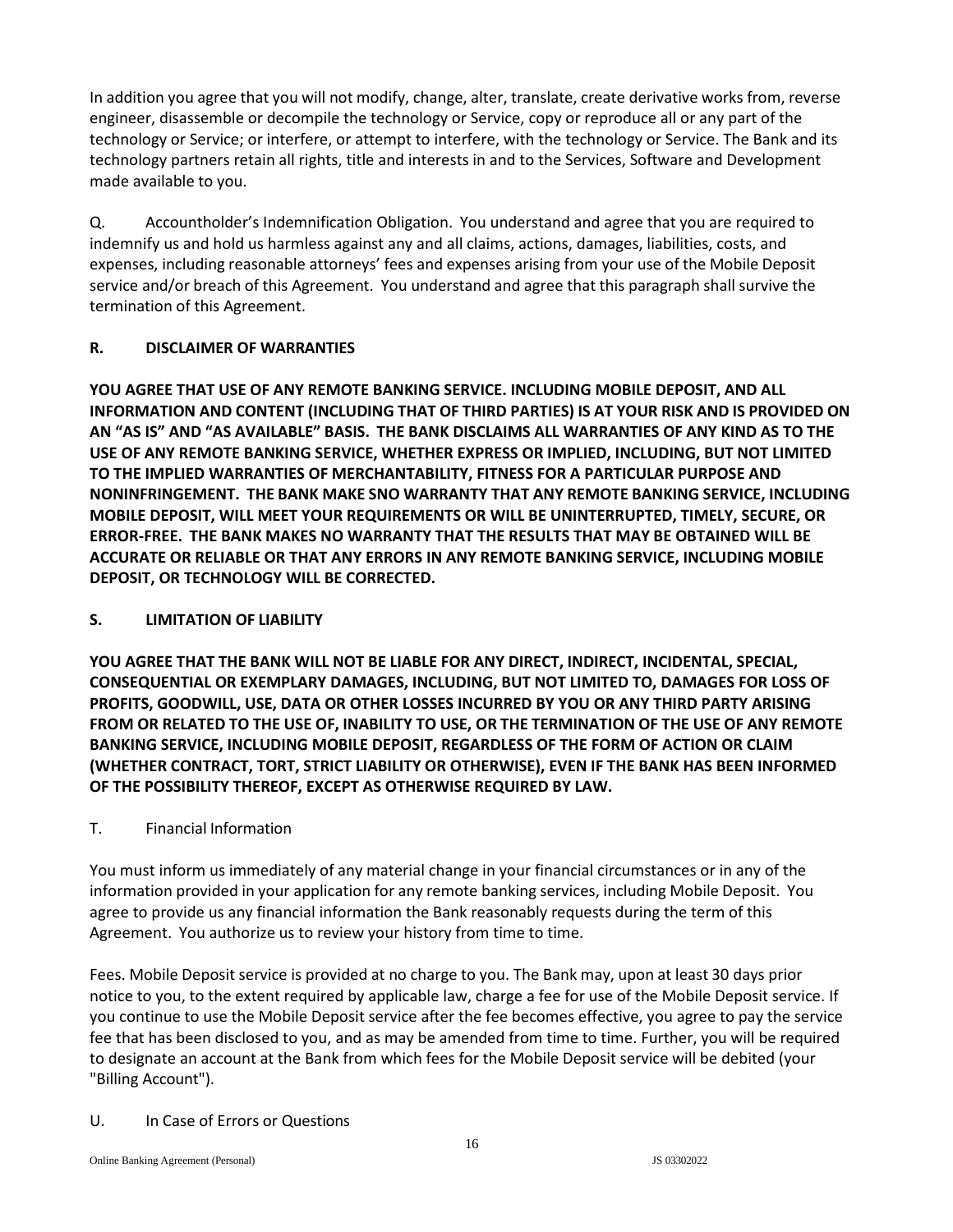In case of questions or errors about Mobile Deposit, you should contact Online Banking Support at 1-800-323- 1102, or write us at Abacus Federal Savings Bank, 6 – 8 Bowery, 3rd Floor, New York, NY 10013 ATTN: Deposit Operations.

## **Term and Termination**

This Agreement will become effective on the Effective Date and shall remain in full force and effect until termination in accordance with the following provisions.

Abacus may cancel your Personal Online Banking access without prior notice if there has been no Personal Online Banking activity for a period of 6 consecutive months or for any other reason. Abacus may cancel your Bill Payment Service without prior notice if there has been no Bill Payment activity for a period of 3 consecutive months or for any other reason.

If you wish to terminate this Agreement, you must notify the Bank and provide your name, address, the Service(s) you are discontinuing, and the termination date of the Service(s). When Bill Payment is terminated, any prescheduled bill payments made through Personal Online Banking will also be terminated. Your final charge for the Bill Payment Service will be assessed at the end of your statement cycle. You may notify the Bank by one of the following methods:

- By sending a secured e-mail through the secure email form available on Personal Online Banking.
- By writing a letter and either sending it to the following address: Abacus Federal Savings Bank, 6 -8 Bowery 3<sup>rd</sup> FL, New York, NY 10013, Attn.: Deposit Operations Department, or giving it to a Customer Service Representative at any of the Bank's locations.

### **General Terms and Conditions**

### A. Other Agreements.

In addition to this Agreement, you and the Bank agree to be bound by and comply with the requirements of all the other agreements applicable to each of your online accounts. Your use of the Personal Online Banking Service or the Bill Payment Service is your acknowledgment that you have received these agreements and intend to be bound by them. You should review other disclosures including the charges that may be imposed for electronic funds transfers or the right to make transfers listed in the fee schedules accompanying those disclosures and the fee schedule contained in this Agreement. We will automatically deduct the fees, if any, related to this Service from your checking account each month, or your savings account, if your checking account does not have sufficient funds.

B. Changes and Modifications.

The Bank may modify the terms and conditions applicable to Personal Online Banking Service and Bill Payment Services from time to time. We may send any notice to you via e-mail or mail, and you will have be deemed to have received it three days after it is sent. The revised terms and conditions shall be effective at